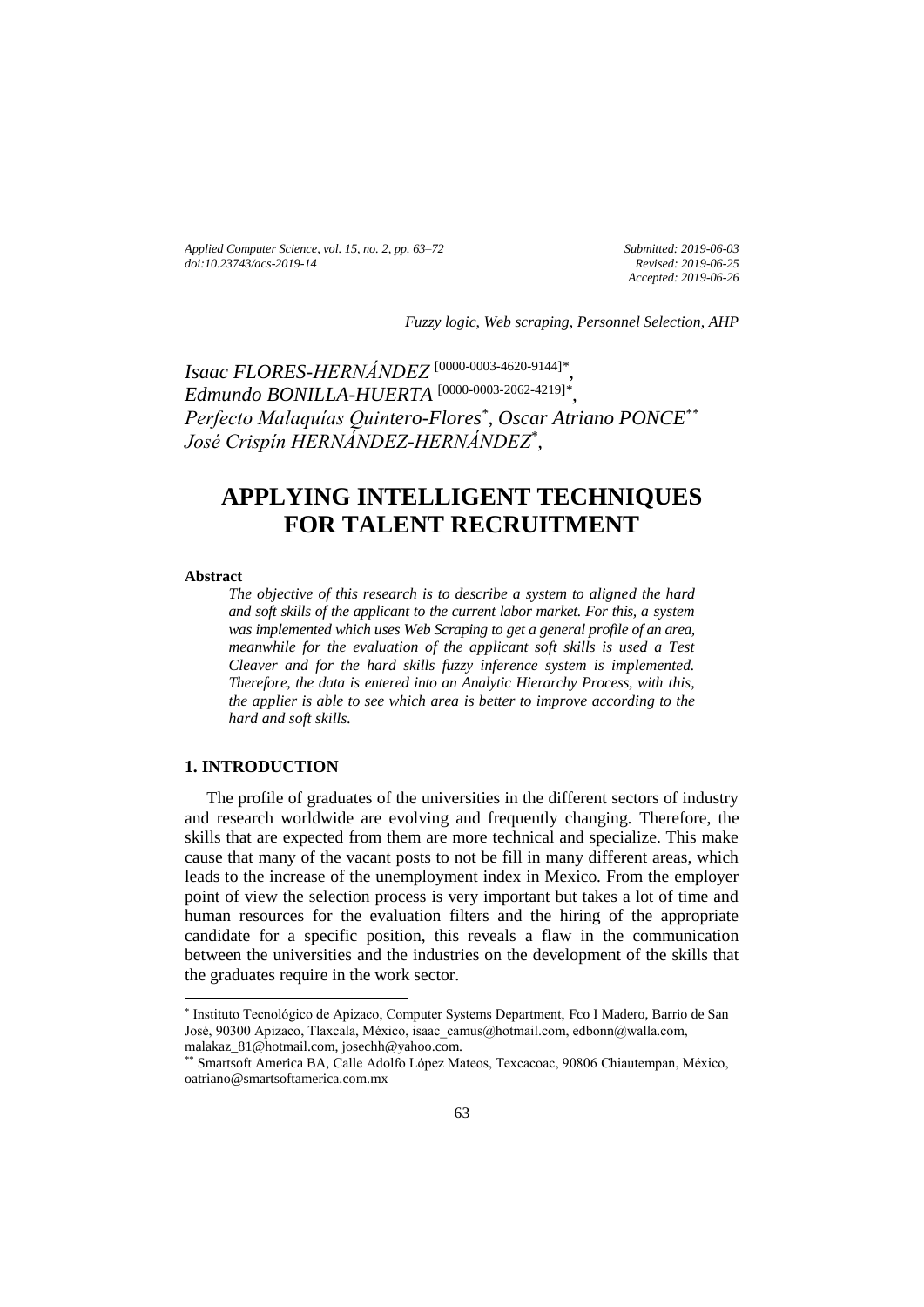In order to solve this problem, several methodologies had been applied for instance: the decisional tree J48 and random forest (Algur, Bhat & Kulkarni, 2016), which are used in order to predict if a student will be admitted depending on factors such as: Average aggregate score of all the semesters in CGPA, Communication Skill, Placement Preparation Hours per Week, Breaks between 12th and Engineering in Years, Performance in Extra Curricular Activities, Performance in Cultural Activities, Number of Industrial Visits during the course.

In his paper (Koutra, Kardaras, Barbounaki & Stalidis, 2017) use the Analytic Hierarchy Process (AHP) method incoperation with the Correspondence Analysis (CA), by doing this forms qualitative evaluations scales based on the data without any previous supposition.

In the other hand, (Rianto, Budiyanto, Setyohadi & Suyoto, 2017) designed an evaluation model using different criteria and sub-criteria, the weights of each one of this indicator was achieved through AHP, and then the range of alternatives of the student selection is calculated using TOPSIS. The considering criteria where: Academic ability, English Ability, Psycho test, Attitude, Soft Skill, Communication skills, Solve problems and think critically, Time management, Teamwork, Flexible & Adaptation.

In this paper a system based on Fuzzy Logic is proposed, Web Scraping and AHP (Analytic Hierarchy Process) to match the formation of the graduates with the demands of the industry.

### **2. METHODOLOGY**

## **2.1. Test cleaver**

The test cleaver is used by many Mexican companies for the recruiting and selection process of the personnel. It was designed in 1959 in Princeton New Jersey by J.P Cleaver & CO (Gil-Gaytán & Núñez-Partido, 2017). It is a specific technique to respond to the personnel selection needs, the main objective of this technique is to measure the work conduct to be able to place the appropriate person for the appropriate job. It is because this technique measures the behavior and skills of the evaluated candidate, this is because it provides a description of the natural and daily conduct of an individual at work, which allows to determine if the candidate possess the ideal work skills for a position or the ability to perform properly in a specific area.

## **2.2. Fuzzy Logic**

Fuzzy logic was introduce in 1965 by Lofti A Zadeh in his paper "fuzzy sets" (Zadeh, 1965) which presented a way to process the information in a way that the data can have a partial membership degree associated to different sets, stating the fuzzy sets theory.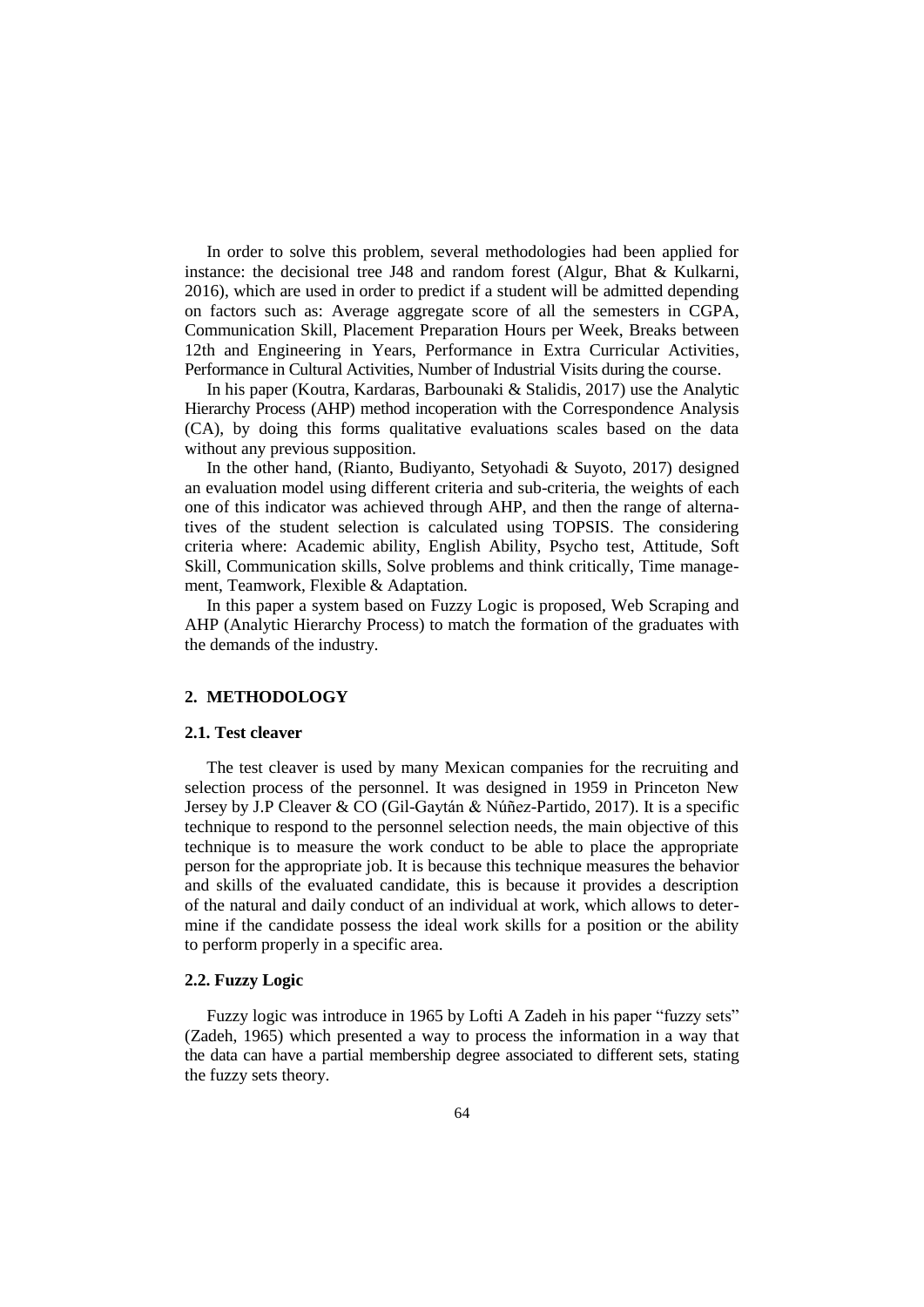The fuzzy sets allow to formalize linguistic excretions that have some ambiguity degree, in other words, provides a method to mathematically express concepts like: tall, cold, fast. Etcetera; that in everyday life are used consistently, but are not precise in themselves, this is why the membership degree of an element to a set is determined by a membership function that may contain all the real values between the interval [0,1]. The formal definition of a fuzzy set is:

A fuzzy set A in X is expressed as a set of ordered pairs:

$$
A: \{x, \mu_A(x) \mid x \in X\},\tag{1}
$$

where: *A* – Represent the Fuzzy Set,

 $\mu_A(x)$  – Represent the Membership Function,

 $x \in X$  – Universe of universe of discourse.

Thus a fuzzy set is totally characterized by the membership function (MF) that indicates the degree in which every element of the universe belong to a given universe. There are many membership functions but the commonly used are Triangular MF, Trapezoidal MF and the Gaussian MF.

The Fuzzy rules are conditional sentences shape as IF-THEN, where de fuzzy propositions of the premises are related with the consequent by the implication, for example:

$$
IF \ x \ is \ A \ THEN \ y \ is \ B
$$

Where A and B are linguistic values defined by fuzzy sets in the universe X and Y. The (IF x is A) part is called premise or antecedent, meanwhile the (THEN y is B) part is called consequent or conclusion. For example

## *IF road is wet THEN driving is dangerous*

In the classic rules systems, if the premise is true then the consequent is true. In the fuzzy systems this is different, because the premise is fuzzy variable, this why the rules are partially executed, therefore the consequent is true in a certain degree.

A fuzzy logic system used the inference like a calculus mechanism for a system where the input and output are numbers. A basic inference system is composed by 5 elements:

- $-$  Set of rules IF-THEN.
- $-$  A data base.
- Decision-making unit,
- Fuzzification unit.
- Defuzzification unit.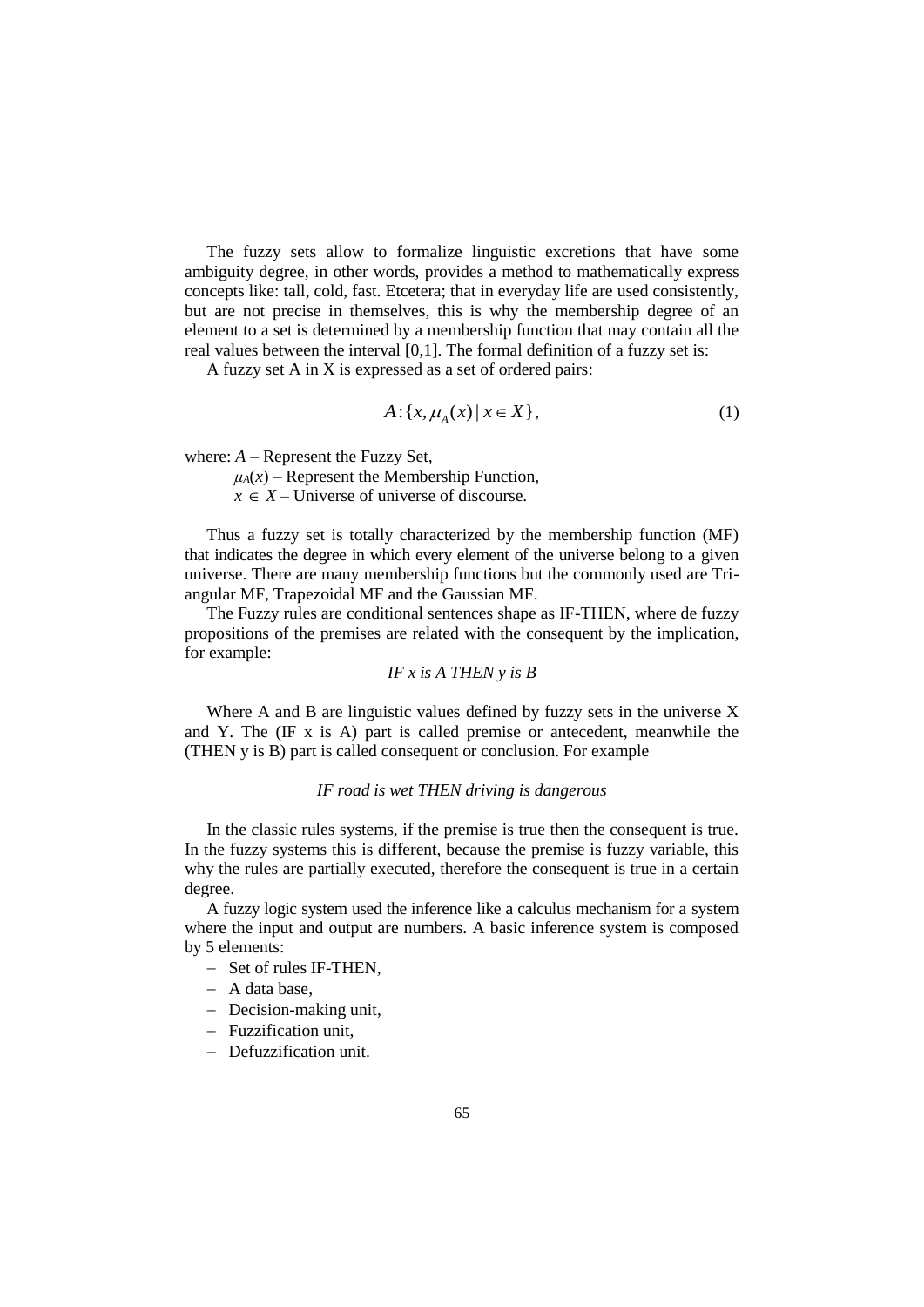One of the most used inference systems methods based in linguistic rules was proposed in 1975 (Mamdani & Assilan, 1975), in an attempt to try to control a combination of the steam motor and boiler by a set of rules. This process has 4 steps:

- Fuzzification of input variables: Consist on taking the crisp values of the input and determine the membership degree to the fuzzy sets associated.
- Evaluation of the rules: Takes as the input the fuzzified values and it applied to the premises in the fuzzy rules. If a rule has multiple premises the operator And/Or are used to get only one number that represent the evaluation and its applied to the conclusion.
- Aggregation of the output rules: Is a unification process of the output of all the rules, which means the membership function of all the consequents are combined (By union) to get and only fuzzy set for each output variable.
- Defuzzification: Is the final result usually expressed by a crisp value.

## **2.3. Web Scraping**

Data mining is currently a powerfull tool, because is one way to get information form a set of data (Broucke  $\&$  Baesens, 2018). A part of the data mining is web content mining which has 4 extraction ways:

- Not structured Data mining,
- Structured Data mining,
- Semi-structured Data mining,
- Multimedia data extraction.

Web Scraping is a technique which is part of not structured Data mining, which consist in the extraction of one or many web pages from a same site. to manipulate, process and analyze part of its content.

## **2.4. Analytic Hierarchy Process**

The Analytic Hierarchy Process was developed in 1980 by Thomas L. Saaty (Saaty, 1980). Is a multicriterial method that provides an evaluation for the alternatives to problems that contain multiple criteria, depending on the relative importance of each one of them, and then specifies the preference according to each one of the decision alternatives for each criteria. The result is the establishment of a hierarchy according to the priorities that shows the global preference for each one of the decision options. Is a worldwide use process in a wide variety if situation on different fields such as, health, business, government, education etc.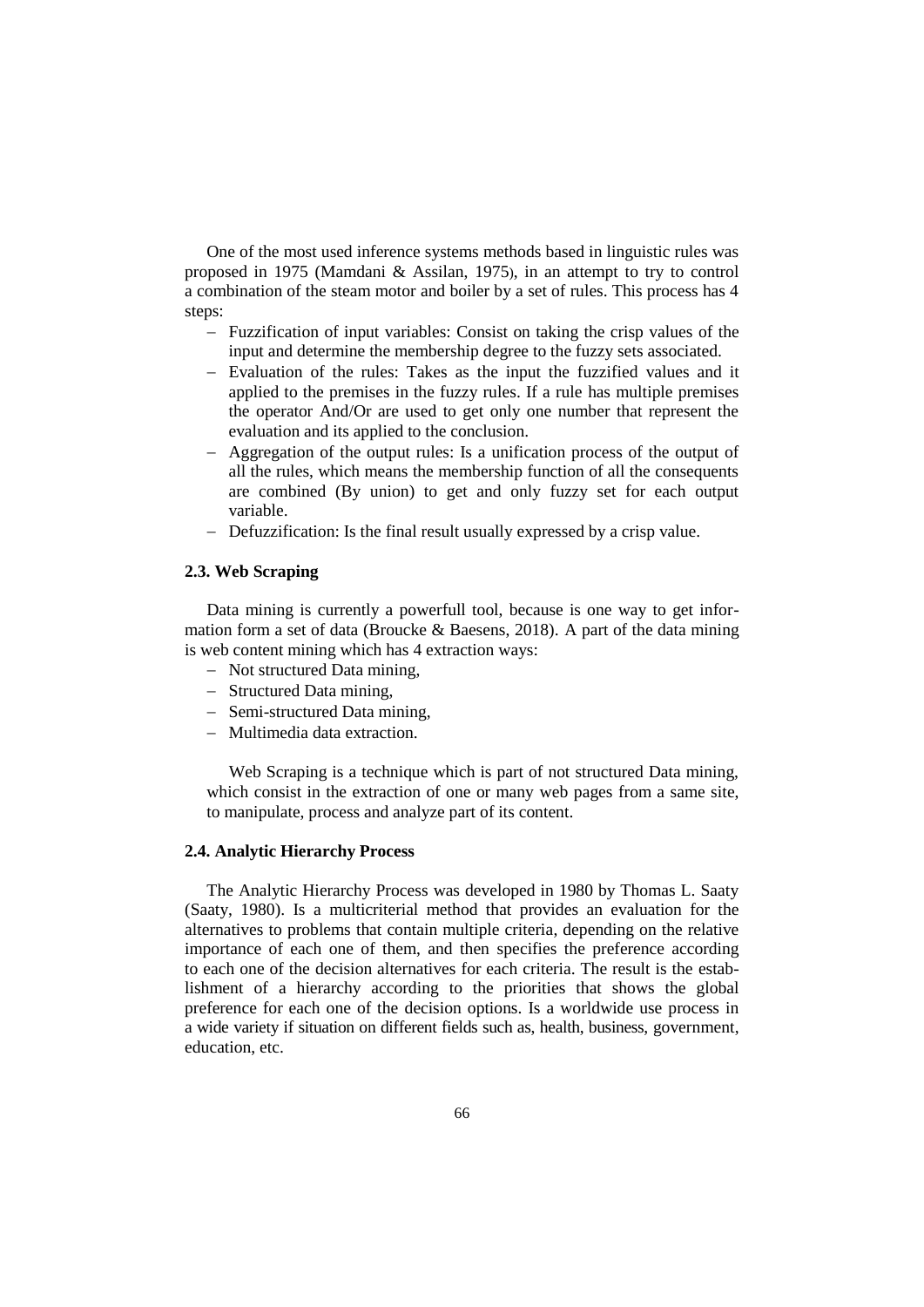### **3. IMPLEMENTATION**

The proposed model is composed by 3 parts that are shown (figure 1).



**Fig. 1. Proposed System**

The first part implemented was the web scraping in order to extract the hard and soft skills from job offers. To be able to do this the web site for the data mining was selected: OCCMundial (www.occ.com.mx) thus the web page structure had to be thoroughly analyzed for the purpose of obtaining the data to be extracted.

Once the design analysis was done it was determined to extract all the text referring to the job offer and the search the hard and soft skills required in the job market was done using previously elaborated dictionaries. The design of the dictionary for the soft skills was done taking into account the different writing styles for these offers, this is because the verbs can be conjugated in different indicative tenses in Spanish, which makes the search more difficult. To solve this issue the use of regular expressions was required in a way that the base form of the verb was looked for without caring the indicative tense used. 29 soft skills were considered which can be seen in table 1.

| $responsible[\w$                      | stress work under pressure         | $positi[\wedge v]$                  |
|---------------------------------------|------------------------------------|-------------------------------------|
| $organiz[\w$                          | $commit[$ W]                       | initiative                          |
| tolera $\lceil \Wceil$                | interest* $\lceil \text{w} \rceil$ | $flexib[\wedge w]$                  |
| analy $[\wedge \wedge]$               | $sincer[\w$                        | honest* $\lceil \forall w \rceil$   |
| teamwork                              | $adaptab[\w$ ]                     |                                     |
| $collaborat[\wedge v]$                | enthusias $[\wedge w]$             | critical                            |
| $[\w$ <sup>*</sup> active proactivity | reliable   confidence              | social $\wedge$ w                   |
| $availab[\wedge w]$                   | integrity   honest person          | $dedicat[\wedge v]$                 |
| attitude                              | $patien[\w$                        | assertive* $\lceil \text{w} \rceil$ |
| communication   easy word             | decisive                           |                                     |

**Tab. 1. Soft Skills**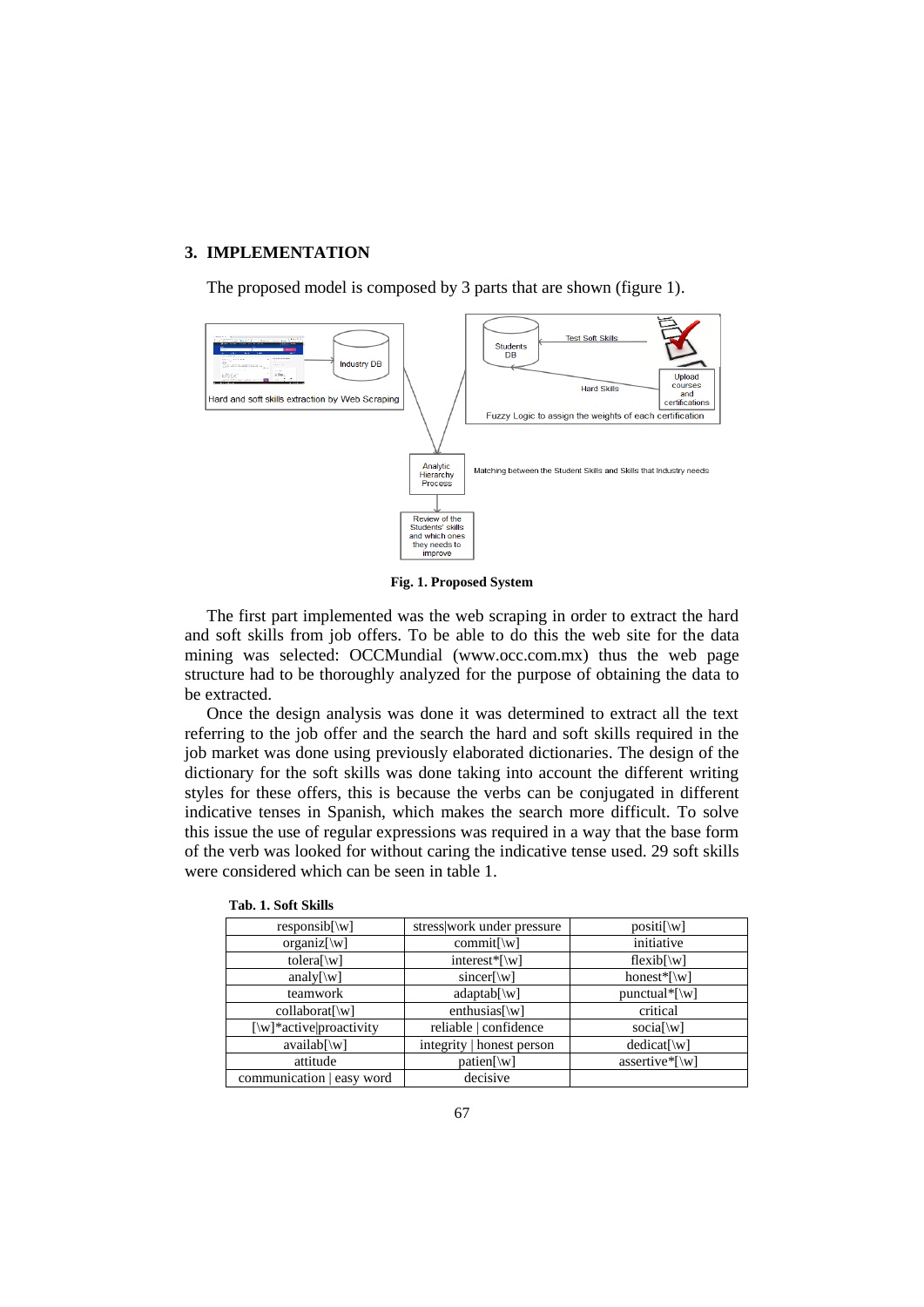For the hard skills this process was easier, because of the lack of conjugation of the word use, the 20 hard skills can be seen in table 2.

| java          | html 5         |
|---------------|----------------|
| .net          | <b>CSS</b>     |
| visual studio | <i>s</i> query |
| asp           | boostrap       |
| php           | sql            |
| javascript    | mvc            |
| sql server    | rest           |
| postgresql    | ajax           |
| ison          | ios            |
| c sharp $ c#$ | android        |

Once the results had been obtained are analyze, and as a result we get a general profile for certain specific job, for instance what are the skills that a programmer needs according to the requirements in the working market.

For examples, the soft skills more sought for a programmer are:

- Teamwork.
- Adaptable,
- Responsible,
- Integrity,
- Analytical.

The hard skills more require for a programmer are:

- $-$  iOS.
- $-$  SOL,
- Java,
- REST.
- $-$  .Net.

The second part is address to the evaluation of soft and hard skills of the applier. To evaluate soft skills a psychological test designed under the Cleaver Model was used, providing a description of the applier emphasizing the skills. The skills to be evaluated in the test match the ones in the dictionary of the first stage in the system see (Fig. 1), and the interface can be seen in figure 2.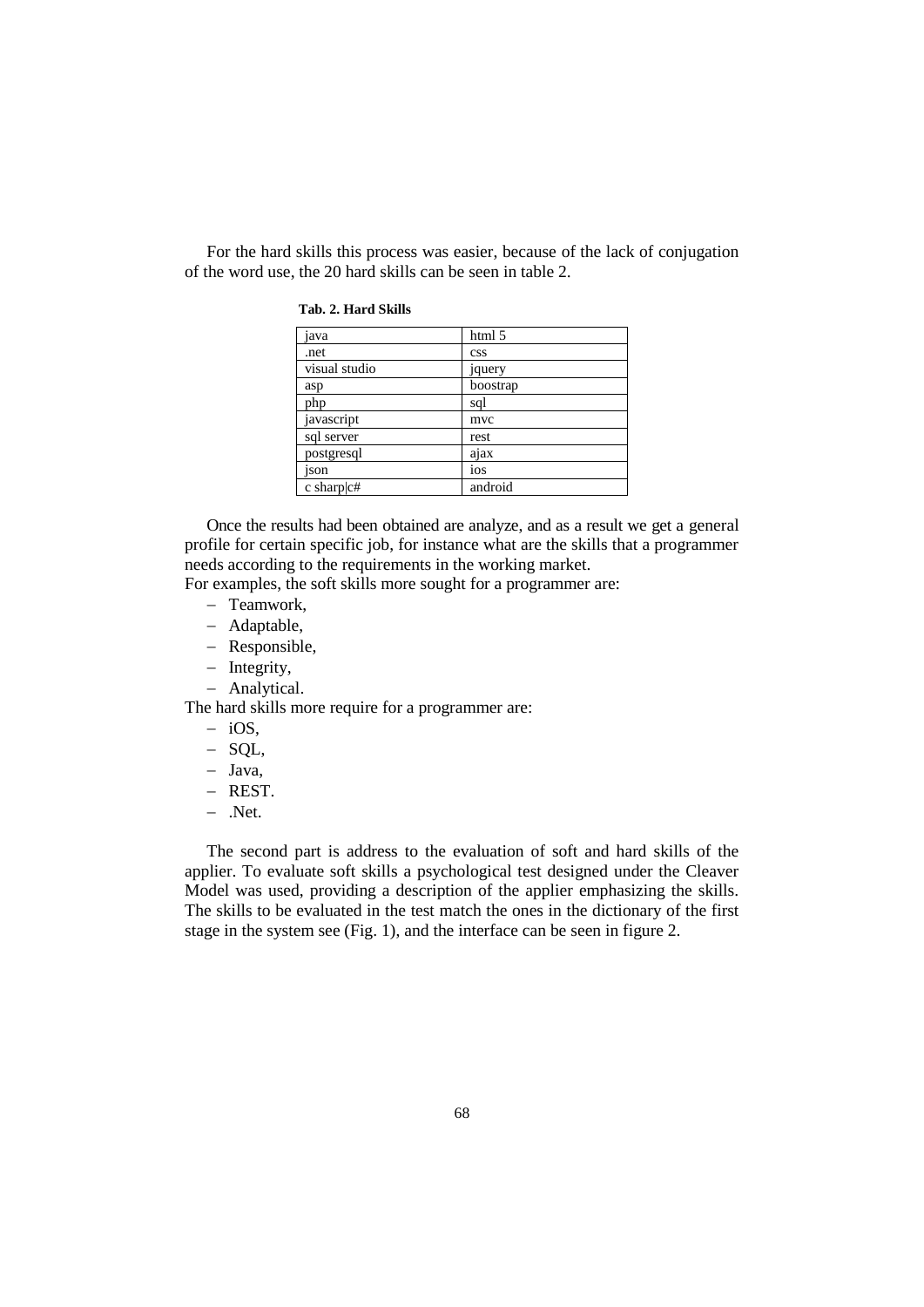| Design Preview [Cleaver2]                                                                                                |                                |            |                  |                                               |            |                 |                          |            |                         |
|--------------------------------------------------------------------------------------------------------------------------|--------------------------------|------------|------------------|-----------------------------------------------|------------|-----------------|--------------------------|------------|-------------------------|
|                                                                                                                          |                                |            |                  |                                               |            |                 |                          |            |                         |
| Choose from each group of characteristics, the one that best describes you (+) and the one that least describes you (-): |                                |            |                  |                                               |            |                 |                          |            |                         |
| $1 -$                                                                                                                    | $(+)$                          | $(-)$      | $2 -$            | $(+)$                                         | $(-)$      | $3 -$           |                          | $(-)$      |                         |
| Persuasive                                                                                                               | $\bigcirc$                     | $\bigcirc$ | Agressive        | $\bigcirc$                                    | $\bigcirc$ | Pleasant        | $\bigcirc$               | $\bigcirc$ |                         |
| Gentile                                                                                                                  | ∋                              | $\bigcirc$ | Partying         | $\bigcirc$                                    | $\bigcirc$ | Religious       | $\bigcirc$               | $\bigcirc$ |                         |
| Humble                                                                                                                   | $\bigcap$                      | $\bigcirc$ | Apathetic        | $\bigcap$                                     | $\bigcirc$ | Tenacius        | $\bigcap$                | $\bigcirc$ |                         |
| Original                                                                                                                 | ◯                              | $\bigcap$  | Fearul           | $\left( \begin{array}{c} \end{array} \right)$ | $\bigcap$  | Atractive       | ◯                        | $\bigcirc$ |                         |
|                                                                                                                          |                                |            |                  |                                               |            |                 |                          |            |                         |
|                                                                                                                          |                                |            |                  |                                               |            |                 |                          |            |                         |
| $4 -$                                                                                                                    | $(+)$                          | $(-)$      | $5 -$            | $(+)$                                         | $(-)$      | $6 -$           | $(+)$ $(-)$              |            |                         |
| Cautios                                                                                                                  | $\supset$                      | $\bigcirc$ | Docile           | $\supset$                                     | $\bigcirc$ | Prepared        | $\bigcirc$               | $\bigcirc$ |                         |
| Determinated                                                                                                             |                                | $\bigcap$  | Dared            |                                               | $\bigcap$  | <b>Desirous</b> | O O                      |            |                         |
| Convinving                                                                                                               |                                | $\bigcirc$ | Loval            | ◯                                             | $\bigcirc$ | Agreement       | $\bigcirc$               | $\bigcirc$ |                         |
| <b>Good Natured</b>                                                                                                      | $\bigcap$                      | $\bigcap$  | Charming         | $\bigcirc$                                    | $\bigcap$  | Enthusiastic    | $\circ$ $\circ$          |            |                         |
|                                                                                                                          |                                |            |                  |                                               |            |                 |                          |            |                         |
|                                                                                                                          |                                |            |                  |                                               |            |                 |                          |            |                         |
| $7 -$                                                                                                                    | $(+)$<br>$(-)$                 |            | $8 -$            | $(+)$<br>$(-)$                                | $9 -$      |                 | $(+)$<br>$(-)$           |            |                         |
| Willpower                                                                                                                | $\bigcirc$                     |            | Trusted          | $\bigcirc$<br>◯                               |            | Impartial       | $\bigcirc$               |            |                         |
| Open mind                                                                                                                | $\bigcirc$<br>$\left( \right)$ |            | Agreeable        | $\bigcirc$<br>∩                               |            | Precise         | $\bigcirc$<br>$\bigcap$  |            |                         |
| <b>Helpul</b>                                                                                                            | $\bigcirc$                     |            | <b>Tolerant</b>  | $\bigcirc$<br>$\bigcirc$                      |            | <b>Nervous</b>  | $\bigcirc$<br>$\bigcirc$ |            |                         |
| Spirited                                                                                                                 | $\bigcirc$<br>$\left( \right)$ |            | <b>Assertive</b> | $\bigcirc$<br>$\left( \right)$                |            | Cheerful        | $\bigcirc$<br>Ω          |            |                         |
|                                                                                                                          |                                |            |                  |                                               |            |                 |                          |            | $\overline{\mathbf{v}}$ |

**Fig. 2. Interface of Test Cleaver**

The evaluation of the hard skills is done when the applier tape in the data about certifications and current courses. This data is entered into a fuzzy inference system, which stablishes if the hard skill is good enough. An example of the interface can be seen in figure 3:

| B Design Preview [Hard_Skills]                                              |    |         | × |
|-----------------------------------------------------------------------------|----|---------|---|
| <b>Hard Skills</b>                                                          |    |         |   |
|                                                                             |    |         |   |
| Certification/ courses area:<br>Choose<br>▼                                 |    |         |   |
| Γō<br>Expiration date:<br><b>Expedition date:</b>                           | ۳ō |         |   |
| Company or Institution that gave the certification/ courses:<br>Choose<br>v |    | Aceptar |   |
|                                                                             |    |         |   |
|                                                                             |    |         |   |

**Fig. 3. Interface of System Fuzzy**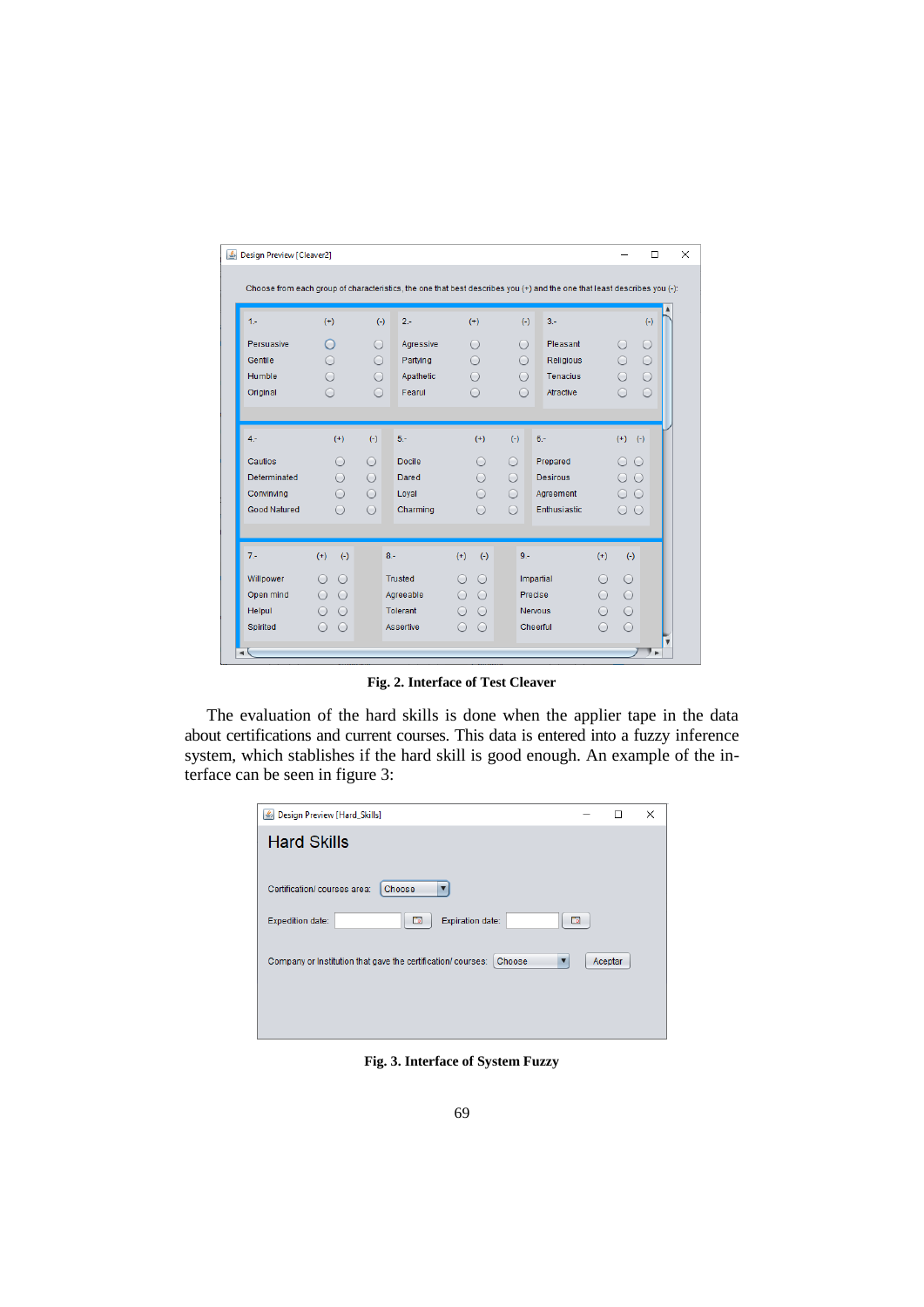Where the area of certification is selected by the user selects the certification area (Programing, Network and DataBases), the beginning and the end of the certification course; and finally the company or institution that gave it.

Once the data had been entered this are arranged in the 2 fuzzy sets proposed, the first one regarding the certification time, for this purpose 3 linguistic variables are considered, which can be seen in figure 4.



**Fig. 4. Validation Fuzzy Set**

The second fuzzy set is a singleton according to the certifying company, which have a value of 1 (Google, Amazon, Microsoft, IBM, Cisco, ITIL, ISACA), 0.75 (CompTIA, PSP) y 0.25(Other companies). That can be seen in the figure 5.



**Fig. 5. Singleton Fuzzy Set**

In this way for the 2 inputs (Months, Company) membership degree to the fuzzy sets is determined and associated. Immediately after this, the fuzzified data is enter in the 9 previously designed fuzzy rules, which are: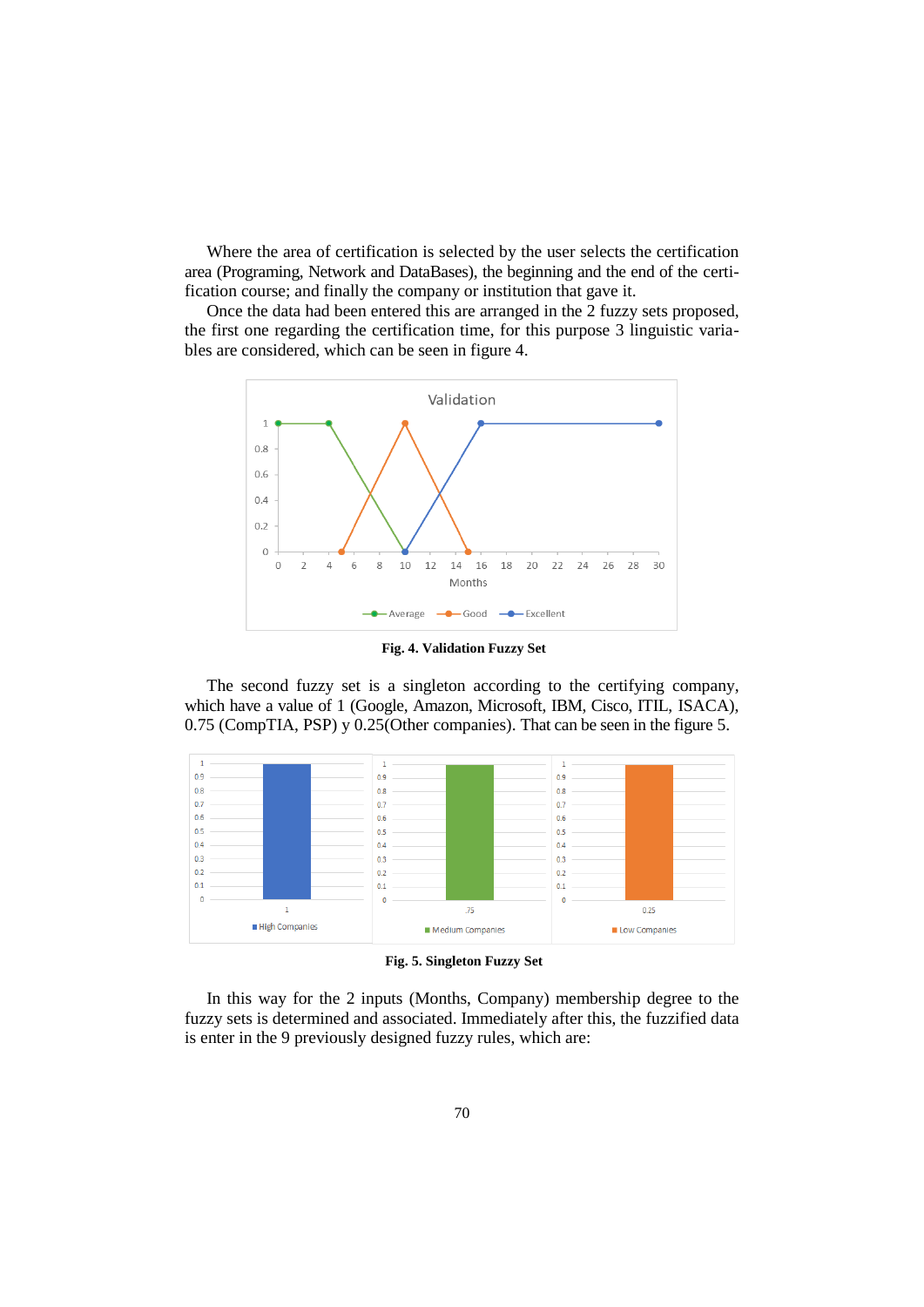- $-I$  IF validation = Excellent and company = High THEN Hard skill = High,
- $\overline{I}$  IF validation = Excellent and company = Medium THEN Hard skill = Medium,
- $-I$  IF validation = Excellent and company = Low THEN Hard\_skill = Medium,
- IF validation = Good and company = High THEN Hard skill =High,
- $-I$  IF validation = Good and company = Medium THEN Hard\_skill = Medium,
- $-I$  IF validation = Good and company = Low THEN Hard skill = Low,
- $-I$  IF validation = Average and company = High THEN Hard\_skill = Medium,
- $-I$  IF validation = Average and company = Medium THEN Hard\_skill = Low,
- $-I$  IF validation = Average and company = Low THEN Hard\_skill = Low.

After the activation of the corresponding rules, the aggregation of the selected output is done, this means to make a combination of the membership function of all the consequents of the rules to get a unique fuzzy set for each output variable. The final result is shown by a crisp value which represent the hard skill of the applier.

Having obtained this data is enter to AHP to obtain a comparison between the applier skills and the skills that the market requires. An example of this is shown in figure 6.



**Fig. 6. Data obtained entered into the AHP** 

Through this process the applier is able to see which area is more appropriated according to the hard and soft skills displayed, most importantly it will show which skills the applier needs to improve according to the current work market.